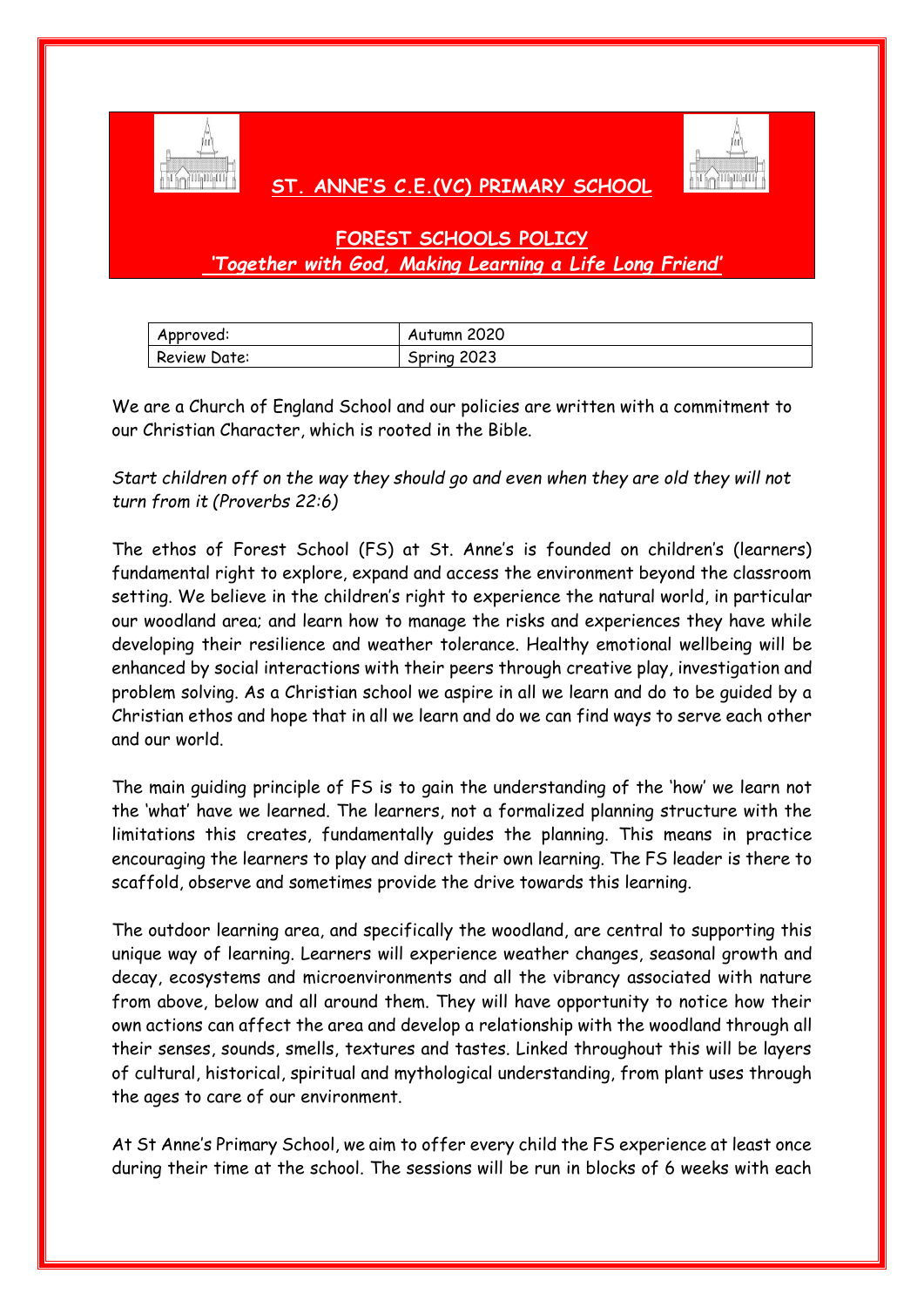session at least  $1\frac{1}{2}$  hours in duration. To enable successful and smooth operating of FS, the Head Teacher, Governors and Parents will be kept informed of the aims, objectives and outcomes in a variety of ways throughout the year.

FS is carried out with an adult to learner ratio with a minimum of 1:10, but additional adult support will be provided where appropriate for learners who have SEND or additional needs. The higher ratio of support staff to learners enables a level of support so that all can participate in practical and physical activities. When using tools, a definitive adult to child ratio is required, please see section on tool policies. A separate activity risk assessment will have been carried out for each activity; when any hazards associated with that activity are at risk of causing harm, the type of activity and competence of the learners, will determine ratios for each activity. The support staff are there to enable all learners to develop and build on their self-esteem and confidence. All support staff and helpers supporting the FS leader are DBS checked. All support staff are first aid trained and Mrs. Bailey has completed a specific outdoor FS first aid qualification (see end of policy for first aid information). All support staff involved in FS, are required to sign and date a form to show that they have read the FS handbook, appropriate risk assessments and understand the safety guidelines.

FS aims to develop the independent learning skills by encouraging learners to lead at their own pace through their own interests. Linking with our SEND policy to support learners in acquiring and communicating information at individual rates.

We aim to promote equality of opportunity for all members of our school community and promote good relationships between people with different social, economic and ethnic backgrounds. As a long-term process with a higher learner to support ratio, we aim to promote trust, acceptance and empathy for the world around them through meaningful learning and the development of relationships. Learners should feel safe and secure in the FS environment; adults are there to encourage verbal and non-verbal communication and make sure that these help others feel respected and valued. By allowing learners to recognize their value within the school and wider community, their confidence and competence increases and they feel that their opinions are valued and respected.

To achieve an inclusive ethos. We ensure that all activities and resources are available for all, i.e. tools are an appropriate size. It is also a school aim to make as much of the site as fully accessible as possible with clear pathways for those less mobile. Opportunities will be provided for the learners to develop their social skills by working together and trying new activities, sharing resources and learning styles with others. The learners are encouraged to explore their individual learning styles as appropriate and have time and space to grow. FS shall use a reflection time to discuss feelings and emotions to help develop their self-awareness. Time is built in to share and discuss historical, culture and beliefs through a range of stories and activities.

At FS we encourage positive behaviour and learning throughout. We believe that this can be achieved by building relationships and trust. It is vital for the learner to trust adults if the experience is to be a positive one. Through building relationships in Forest Schools,